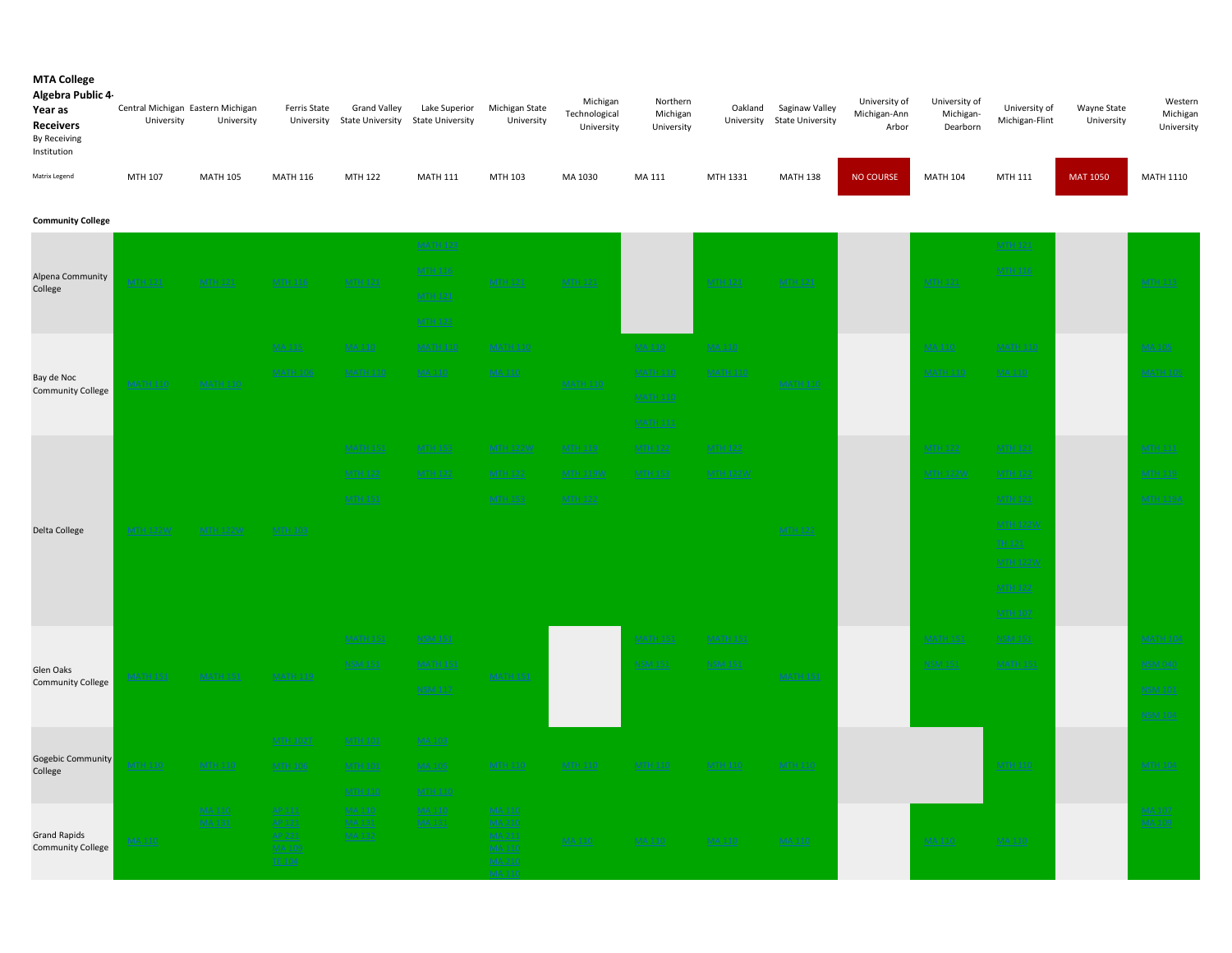| Algebra Public 4<br>Year as<br><b>Receivers</b><br>By Receiving<br>Institution | Central Michigan Eastern Michigan<br>University | University                           | Ferris State                         | <b>Grand Valley</b><br>University State University | Lake Superior<br><b>State University</b> | Michigan State<br>University       | Michigan<br>Technological<br>University | Northern<br>Michigan<br>University | Oakland          | Saginaw Valley<br>University State University | University of<br>Michigan-Ann<br>Arbor | University of<br>Michigan-<br>Dearborn | University of<br>Michigan-Flint      | Wayne State<br>University | Western<br>Michigan<br>University    |
|--------------------------------------------------------------------------------|-------------------------------------------------|--------------------------------------|--------------------------------------|----------------------------------------------------|------------------------------------------|------------------------------------|-----------------------------------------|------------------------------------|------------------|-----------------------------------------------|----------------------------------------|----------------------------------------|--------------------------------------|---------------------------|--------------------------------------|
| Matrix Legend                                                                  | MTH 107                                         | <b>MATH 105</b>                      | <b>MATH 116</b>                      | MTH 122                                            | <b>MATH 111</b>                          | MTH 103                            | MA 1030                                 | MA 111                             | MTH 1331         | <b>MATH 138</b>                               | <b>NO COURSE</b>                       | <b>MATH 104</b>                        | MTH 111                              | <b>MAT 1050</b>           | MATH 1110                            |
|                                                                                |                                                 |                                      | <b>MATH 021</b>                      | <b>MATH 113</b>                                    | <b>MATH 33</b>                           |                                    |                                         |                                    |                  |                                               |                                        |                                        |                                      |                           | <b>MATH 109</b>                      |
|                                                                                |                                                 |                                      | <b>MATH 103</b>                      | <b>MATH 115</b>                                    | <b>MATH 150</b>                          |                                    |                                         |                                    |                  |                                               |                                        |                                        |                                      |                           | <b>MATH 110</b>                      |
| <b>Henry Ford College</b>                                                      | <b>MATH 115</b>                                 | <b>MATH 115</b>                      | <b>MATH 106</b>                      | <b>MATH 170</b>                                    | <b>MATH 115</b>                          | MATH 11                            | <b>MATH 115</b>                         | <b>MATH 115</b>                    | <b>MATH 115</b>  | <b>MATH 115</b>                               |                                        | <b>MATH 115</b>                        | <b>MATH 115</b>                      |                           |                                      |
|                                                                                |                                                 |                                      | <b>TAMA 120</b>                      | MATH 29A                                           |                                          |                                    |                                         |                                    |                  |                                               |                                        |                                        |                                      |                           |                                      |
|                                                                                |                                                 |                                      | <b>TAMA 200</b>                      | <b>MTH 115</b>                                     |                                          |                                    |                                         |                                    |                  |                                               |                                        |                                        |                                      |                           |                                      |
|                                                                                |                                                 | <b>MAT 139</b>                       |                                      | <b>MAT 139</b>                                     | <b>MAT 139</b>                           |                                    | <b>MAT 131</b>                          | <b>MAT 139</b>                     |                  |                                               |                                        | <b>MAT 139</b>                         | <b>MAT 139</b>                       |                           | <b>MAT 131</b>                       |
|                                                                                |                                                 | <b>MAT 141</b>                       |                                      | <b>MAT 141</b>                                     | <b>MTH 134</b>                           |                                    | <b>MAT 139</b>                          | <b>MTH 140</b>                     |                  |                                               |                                        | <b>MTH 134</b>                         | <b>MTH 134</b>                       |                           | <b>MAT 139</b>                       |
| Jackson College                                                                | <b>MAT 139</b>                                  |                                      | <b>MTH 144</b>                       | <b>MAT 145</b>                                     |                                          | <b>MAT 139</b>                     |                                         |                                    | <b>MAT 139</b>   | <b>MAT 139</b>                                |                                        |                                        |                                      |                           | <b>MTH 131</b>                       |
|                                                                                |                                                 |                                      |                                      | <b>MTH 134</b>                                     |                                          |                                    |                                         |                                    |                  |                                               |                                        |                                        |                                      |                           |                                      |
|                                                                                |                                                 |                                      |                                      | <b>MTH 140</b>                                     |                                          |                                    |                                         |                                    |                  |                                               |                                        |                                        |                                      |                           |                                      |
|                                                                                |                                                 |                                      | <b>MATH 106</b>                      | <b>MATH 150</b>                                    | <b>MSC 150</b>                           |                                    | <b>MATH 116</b>                         |                                    |                  |                                               |                                        | <b>MATH 150</b>                        | <b>MSC 150</b>                       |                           | <b>MATH 150</b>                      |
|                                                                                |                                                 |                                      | <b>MATH 106</b>                      | <b>MATH 151</b>                                    | <b>MATH 156</b>                          | <b>MATH 150</b>                    | <b>MATH 150</b>                         |                                    |                  |                                               |                                        | <b>MSC 150</b>                         | <b>MTH 101</b>                       |                           | <b>MATH 151</b>                      |
| Kalamazoo Valley<br><b>Community College</b>                                   | <b>MATH 150</b>                                 | <b>MATH 150</b>                      | <b>MATH 108</b>                      | <b>MATH 156</b>                                    | <b>MTH 101</b>                           |                                    |                                         | <b>MATH 150</b>                    | <b>MATH 150</b>  | <b>MATH 150</b>                               |                                        | <b>MTH 101</b>                         | <b>MATH 150</b>                      |                           |                                      |
|                                                                                |                                                 |                                      | <b>MSC 108</b>                       | <b>MATH 156</b>                                    | <b>MATH 150</b>                          |                                    |                                         |                                    |                  |                                               |                                        |                                        |                                      |                           |                                      |
|                                                                                |                                                 |                                      | <b>MTH 151</b>                       | <b>MSC 150</b>                                     | <b>MTH 110</b>                           |                                    |                                         |                                    |                  |                                               |                                        |                                        |                                      |                           |                                      |
|                                                                                |                                                 |                                      |                                      | <b>MTH 101</b>                                     |                                          |                                    |                                         |                                    |                  |                                               |                                        |                                        |                                      |                           |                                      |
|                                                                                |                                                 |                                      |                                      | <b>MATH 121D</b>                                   | <b>MATH 126</b>                          | <b>MATH 125</b>                    |                                         | <b>MATH 124</b>                    |                  |                                               |                                        | <b>MATH 124</b>                        | <b>MATH 124</b>                      |                           | <b>MATH 119</b>                      |
|                                                                                |                                                 |                                      |                                      | <b>MATH 121B</b>                                   | <b>MATH 125</b>                          | <b>MATH 124</b>                    |                                         | <b>MATH 125</b>                    |                  |                                               |                                        | <b>MATH 125</b>                        | <b>MATH 125</b>                      |                           | <b>MATH 121</b>                      |
| Kellogg Community                                                              |                                                 |                                      |                                      | <b>MATH 1210</b>                                   | <b>MATH 124</b>                          |                                    |                                         |                                    |                  |                                               |                                        |                                        | <b>MATH 126</b>                      |                           | <b>MATH 125</b>                      |
| College                                                                        | <b>MATH 125</b>                                 |                                      | <b>MATH 118</b>                      | <b>MATH 121A</b>                                   |                                          |                                    |                                         |                                    |                  | <b>MATH 125</b>                               |                                        |                                        |                                      |                           |                                      |
|                                                                                |                                                 |                                      |                                      | <b>MATH 124</b>                                    |                                          |                                    |                                         |                                    |                  |                                               |                                        |                                        |                                      |                           |                                      |
|                                                                                |                                                 |                                      |                                      | <b>MATH 125</b>                                    |                                          |                                    |                                         |                                    |                  |                                               |                                        |                                        |                                      |                           |                                      |
|                                                                                |                                                 |                                      |                                      | <b>MATH 126</b>                                    |                                          |                                    |                                         |                                    |                  |                                               |                                        |                                        |                                      |                           |                                      |
|                                                                                |                                                 | <b>MTH 13000</b><br><b>MTH 18001</b> | <b>MAT 10200</b><br><b>MAT 10300</b> | <b>MTH 121</b><br>MTH 12100                        | <b>MTH 130</b><br><b>MTH 13000</b>       | <b>MTH 130</b><br><b>MTH 13000</b> |                                         | MTH 12100<br><b>MTH 13000</b>      |                  |                                               |                                        |                                        | <b>MTH 13000</b><br><b>MTH 12100</b> |                           | <b>MTH 11200</b><br><b>MTH 12000</b> |
| <b>Kirtland Community</b><br>College                                           | MTH 13000                                       |                                      | MTH 12100                            | <b>MTH 13000</b>                                   |                                          |                                    | <b>MTH 13000</b>                        |                                    | <b>MTH 13000</b> | <b>MTH 13000</b>                              |                                        | <b>MTH 130</b>                         |                                      |                           |                                      |
|                                                                                |                                                 |                                      |                                      |                                                    |                                          |                                    |                                         |                                    |                  |                                               |                                        |                                        |                                      |                           |                                      |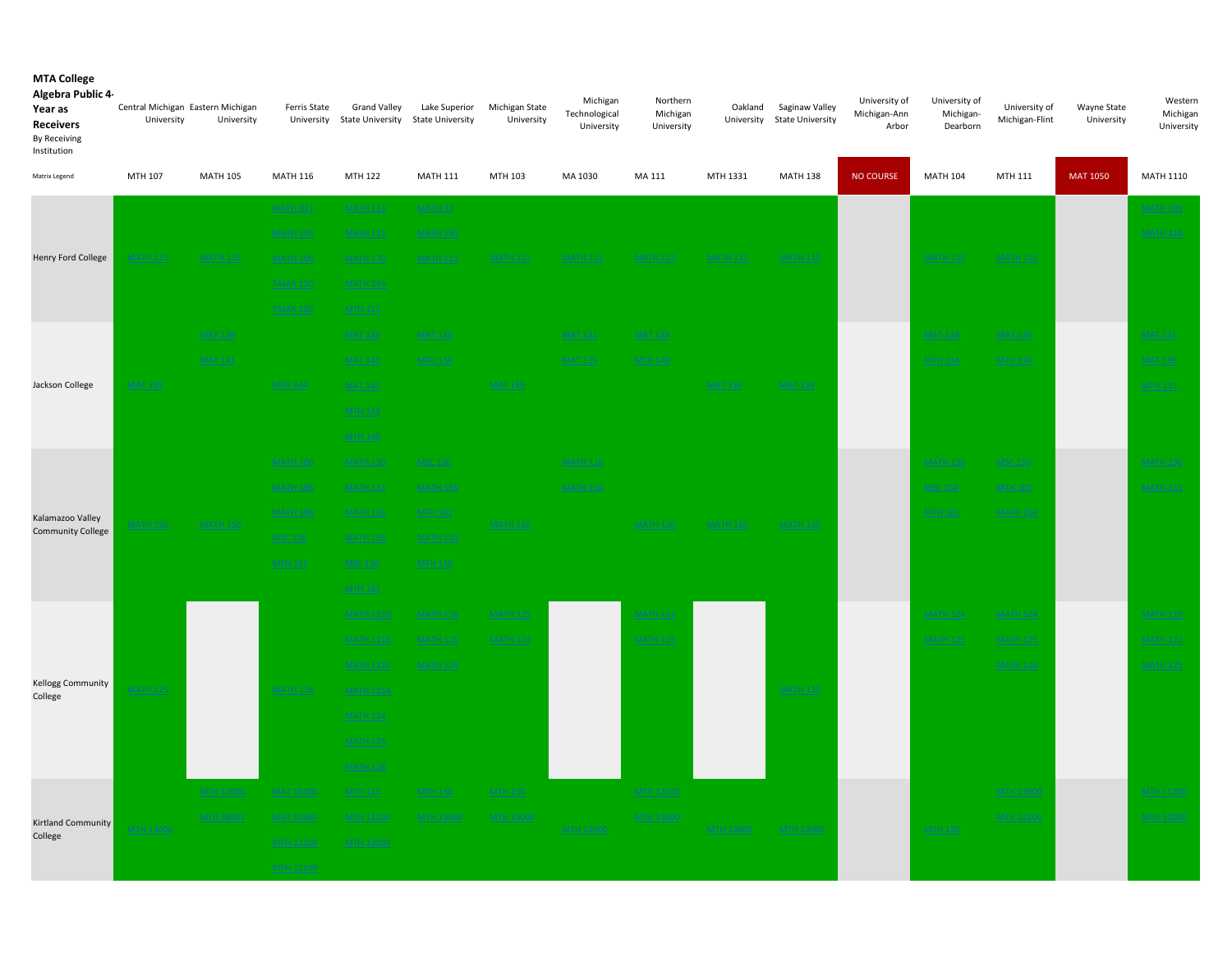| Algebra Public 4-<br>Year as<br><b>Receivers</b><br>By Receiving<br>Institution | Central Michigan Eastern Michigan<br>University | University       | Ferris State     | <b>Grand Valley</b><br>University State University | Lake Superior<br><b>State University</b> | Michigan State<br>University | Michigan<br>Technological<br>University | Northern<br>Michigan<br>University | Oakland          | Saginaw Valley<br>University State University | University of<br>Michigan-Ann<br>Arbor | University of<br>Michigan-<br>Dearborn | University of<br>Michigan-Flint | Wayne State<br>University | Western<br>Michigan<br>University |
|---------------------------------------------------------------------------------|-------------------------------------------------|------------------|------------------|----------------------------------------------------|------------------------------------------|------------------------------|-----------------------------------------|------------------------------------|------------------|-----------------------------------------------|----------------------------------------|----------------------------------------|---------------------------------|---------------------------|-----------------------------------|
| Matrix Legend                                                                   | MTH 107                                         | <b>MATH 105</b>  | <b>MATH 116</b>  | MTH 122                                            | <b>MATH 111</b>                          | MTH 103                      | MA 1030                                 | MA 111                             | MTH 1331         | <b>MATH 138</b>                               | <b>NO COURSE</b>                       | <b>MATH 104</b>                        | MTH 111                         | <b>MAT 1050</b>           | <b>MATH 1110</b>                  |
|                                                                                 |                                                 | <b>MATH 128</b>  |                  | <b>MATH 109</b>                                    | <b>MATH 108</b>                          | <b>MATH 128</b>              |                                         | <b>MATH 109</b>                    |                  |                                               |                                        | <b>MATH 120</b>                        | <b>MATH 108</b>                 |                           | <b>MATH 101</b>                   |
| Lake Michigan                                                                   |                                                 | <b>MATH 135</b>  | <b>MATH 110</b>  | <b>MATH 128</b>                                    | <b>MATH 109</b>                          | <b>MATH 109</b>              | <b>MATH 128</b>                         | <b>MATH 128</b>                    | <b>MATH 128</b>  |                                               |                                        | <b>MATH 128</b>                        | <b>MATH 114</b>                 |                           | <b>MATH 122</b>                   |
| College                                                                         |                                                 |                  |                  | <b>MATH 135</b>                                    | <b>MATH 128</b>                          |                              |                                         |                                    |                  |                                               |                                        |                                        |                                 |                           |                                   |
|                                                                                 |                                                 |                  |                  |                                                    | <b>MATH 135</b>                          |                              |                                         |                                    |                  |                                               |                                        |                                        |                                 |                           |                                   |
| Lansing Community<br>College                                                    |                                                 | <b>MATH 120</b>  | <b>MATH 114</b>  | <b>MATH 121</b>                                    | <b>MATH 130</b>                          | <b>MATH 120</b>              |                                         | <b>MATH 121</b>                    | <b>MATH 120</b>  |                                               |                                        | <b>MATH 120</b>                        | <b>MATH 121</b>                 |                           | <b>MATH 112</b>                   |
|                                                                                 |                                                 | <b>MATH 121</b>  | <b>MATH 115</b>  | <b>MATH 121</b>                                    | <b>MATH 120</b>                          | <b>MATH 130</b>              |                                         | <b>MATH 126</b>                    | <b>MATH 121</b>  |                                               |                                        | <b>MATH 121</b>                        | <b>MATH 122</b>                 |                           | <b>MTH 102</b>                    |
|                                                                                 | <b>MATH 120</b>                                 |                  |                  | <b>MATH 126</b>                                    | <b>MATH 121</b>                          | <b>MATH 121</b>              |                                         | <b>MTH 164</b>                     |                  |                                               |                                        |                                        | <b>MTH 164</b>                  |                           |                                   |
|                                                                                 |                                                 |                  |                  | <b>MATH 126</b>                                    |                                          | <b>MATH 121</b>              | <b>MATH 120</b>                         |                                    |                  | <b>MATH 120</b>                               |                                        |                                        | <b>MATH 120</b>                 |                           |                                   |
|                                                                                 |                                                 |                  |                  | <b>MATH 126</b>                                    |                                          | <b>MATH 201</b>              |                                         |                                    |                  |                                               |                                        |                                        |                                 |                           |                                   |
|                                                                                 |                                                 |                  |                  | <b>MTH 164</b>                                     |                                          | <b>MATH 202</b>              |                                         |                                    |                  |                                               |                                        |                                        |                                 |                           |                                   |
|                                                                                 |                                                 |                  |                  |                                                    |                                          | <b>MATH 121</b>              |                                         |                                    |                  |                                               |                                        |                                        |                                 |                           |                                   |
|                                                                                 |                                                 |                  |                  |                                                    |                                          | <b>MATH 201</b>              |                                         |                                    |                  |                                               |                                        |                                        |                                 |                           |                                   |
|                                                                                 |                                                 |                  | <b>ATAM 2150</b> | MATH 1410                                          | <b>MATH 1410</b>                         | <b>MATH 1415</b>             |                                         | <b>MATH 1415</b>                   | <b>MATH 1410</b> |                                               |                                        | MATH 1410                              | <b>MATH 1415</b>                |                           | <b>MATH 1000</b>                  |
|                                                                                 |                                                 |                  | <b>ATAM 2160</b> | <u>MATH 1415</u>                                   | <b>MATH 1465</b>                         | <b>MATH 1410</b>             |                                         | <b>MATH 1450</b>                   | <b>MATH 1415</b> |                                               |                                        | MATH 1415                              | <b>MTH 142</b>                  |                           | <b>MTH 100</b>                    |
|                                                                                 |                                                 |                  | <b>ATAM 2150</b> | <b>MATH 1420</b>                                   | <b>MATH 1415</b>                         |                              |                                         | <b>MTH 145</b>                     | <b>MATH 1420</b> |                                               |                                        | <b>MATH 1420</b>                       | <b>MATH 1420</b>                |                           |                                   |
| Macomb<br><b>Community College</b>                                              | <b>MATH 1415</b>                                | <b>MATH 1415</b> | <b>ATAM 2160</b> | <b>MATH 1450</b>                                   | <b>MTH 141</b>                           |                              | <b>MATH 1415</b>                        |                                    | <b>MTH 142</b>   | <b>MATH 1415</b>                              |                                        | <b>MTH 142</b>                         | <b>MATH 1410</b>                |                           |                                   |
|                                                                                 |                                                 |                  | <b>MATH 1000</b> | <b>MATH 1465</b>                                   | <b>MATH 1420</b>                         |                              |                                         |                                    |                  |                                               |                                        |                                        | <b>ATM 116</b>                  |                           |                                   |
|                                                                                 |                                                 |                  | <b>ATM 215</b>   | <b>MTH 118</b>                                     | <b>MATH 1430</b>                         |                              |                                         |                                    |                  |                                               |                                        |                                        |                                 |                           |                                   |
|                                                                                 |                                                 |                  | <b>ATM 216</b>   | <b>MTH 142</b>                                     | <b>MTH 142</b>                           |                              |                                         |                                    |                  |                                               |                                        |                                        |                                 |                           |                                   |
|                                                                                 |                                                 |                  | <b>MAT 102</b>   | <b>MTH 145</b>                                     |                                          |                              |                                         |                                    |                  |                                               |                                        |                                        |                                 |                           |                                   |
| Mid Michigan                                                                    |                                                 |                  |                  | <b>MAT 107</b>                                     | <b>MAT 116</b>                           |                              |                                         | <b>MAT 107</b>                     |                  |                                               |                                        |                                        |                                 |                           | <b>MAT 105</b>                    |
| College                                                                         | <b>MAT 107</b>                                  | <b>MAT 107</b>   |                  | <b>MAT 124</b>                                     | <b>MAT 124</b>                           | <b>MAT 107</b>               | <b>MAT 107</b>                          | <b>MATH 107</b>                    |                  | <b>MAT 107</b>                                |                                        | <b>MAT 107</b>                         | <b>MAT 107</b>                  |                           | <u>MAT 105C</u>                   |
|                                                                                 |                                                 |                  |                  | <b>MAT 124</b>                                     | <b>MAT 107</b>                           |                              |                                         |                                    |                  |                                               |                                        |                                        |                                 |                           | <b>MAT 105Y</b>                   |
| Monroe County                                                                   |                                                 | <b>MATH 157</b>  | <u>MATH 112</u>  | <u>MATH 152</u>                                    |                                          |                              |                                         |                                    |                  |                                               |                                        |                                        |                                 |                           | <u>MATH 151</u>                   |
| <b>Community College</b>                                                        | <b>MATH 157</b>                                 | <b>MATH 164</b>  | <b>MATH 114</b>  | <b>MATH 157</b>                                    | <b>MATH 157</b>                          | <b>MATH 157</b>              | <b>MATH 157</b>                         | <b>MATH 157</b>                    | <b>MATH 157</b>  | <b>MATH 157</b>                               |                                        | <b>MATH 157</b>                        | <b>MATH 157</b>                 |                           | <b>MATH 157</b>                   |
|                                                                                 |                                                 |                  | <b>MATH 124</b>  | <b>MATH 164</b>                                    |                                          |                              |                                         |                                    |                  |                                               |                                        |                                        |                                 |                           |                                   |
|                                                                                 |                                                 |                  | <b>INDS 126</b>  | MA 159                                             | <b>MATH 159</b>                          |                              |                                         |                                    |                  |                                               |                                        |                                        |                                 |                           | <b>MA 104</b>                     |
| Montcalm<br><b>Community College</b>                                            | <u>MATH 159</u>                                 | <b>MATH 159</b>  | <b>INDS 128</b>  | <b>MATH 159</b>                                    | <b>MATH 180</b>                          | <b>MATH 159</b>              | <b>MATH 159</b>                         | <b>MATH 159</b>                    | <b>MATH 159</b>  | <b>MATH 159</b>                               |                                        |                                        | <b>MATH 159</b>                 |                           | <b>MATH 104</b>                   |
|                                                                                 |                                                 |                  | <b>MATH 104</b>  | <b>MATH 180</b>                                    | MA 116                                   |                              |                                         |                                    |                  |                                               |                                        |                                        |                                 |                           | <b>MATH 104B</b>                  |
|                                                                                 |                                                 |                  | <b>MATH 114</b>  |                                                    | <b>MTH 159</b>                           |                              |                                         |                                    |                  |                                               |                                        |                                        |                                 |                           |                                   |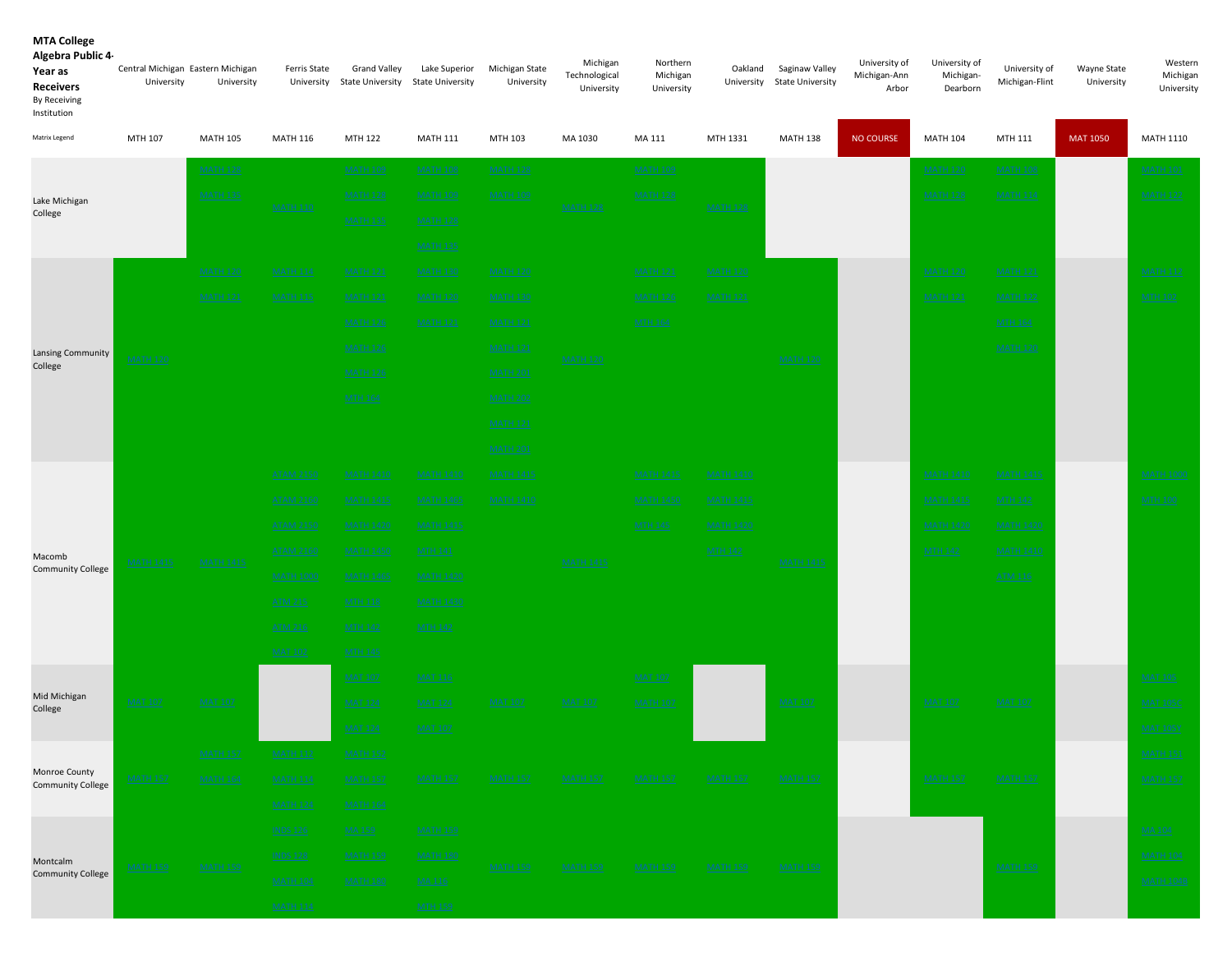| Algebra Public 4<br>Year as<br><b>Receivers</b><br>By Receiving<br>Institution | Central Michigan Eastern Michigan<br>University | University      | Ferris State    | <b>Grand Valley</b><br>University State University State University | Lake Superior                     | Michigan State<br>University | Michigan<br>Technological<br>University | Northern<br>Michigan<br>University | Oakland         | Saginaw Valley<br>University State University | University of<br>Michigan-Ann<br>Arbor | University of<br>Michigan-<br>Dearborn | University of<br>Michigan-Flint   | Wayne State<br>University | Western<br>Michigan<br>University |
|--------------------------------------------------------------------------------|-------------------------------------------------|-----------------|-----------------|---------------------------------------------------------------------|-----------------------------------|------------------------------|-----------------------------------------|------------------------------------|-----------------|-----------------------------------------------|----------------------------------------|----------------------------------------|-----------------------------------|---------------------------|-----------------------------------|
| Matrix Legend                                                                  | MTH 107                                         | <b>MATH 105</b> | <b>MATH 116</b> | MTH 122                                                             | <b>MATH 111</b>                   | MTH 103                      | MA 1030                                 | MA 111                             | MTH 1331        | <b>MATH 138</b>                               | <b>NO COURSE</b>                       | <b>MATH 104</b>                        | MTH 111                           | <b>MAT 1050</b>           | <b>MATH 1110</b>                  |
|                                                                                |                                                 | <b>MATH 130</b> | <b>MATT 116</b> | <b>MATH 130</b>                                                     | <b>MATH 161</b>                   | <b>MATH 130</b>              | <b>MATH 120</b>                         | <b>MATH 130</b>                    |                 |                                               |                                        | <b>MATH 130</b>                        | <b>MATH 161</b>                   |                           | <b>MATH 120</b>                   |
|                                                                                |                                                 | <b>MATH 145</b> | <b>MATT 121</b> | <b>MATH 145</b>                                                     | <b>MATH 130</b>                   | <b>MATH 130</b>              | <b>MATH 130</b>                         | <b>MATH 161</b>                    |                 |                                               |                                        | <b>MATH 161</b>                        | <b>MATH 163</b>                   |                           | <b>MATH 160</b>                   |
|                                                                                |                                                 |                 | <b>PHSM 121</b> | <b>MATH 161</b>                                                     | <b>MATH 145</b>                   |                              |                                         |                                    |                 |                                               |                                        |                                        | <b>MATH 130</b>                   |                           |                                   |
|                                                                                |                                                 |                 |                 |                                                                     |                                   |                              |                                         |                                    |                 |                                               |                                        |                                        | <b>MATH 140</b>                   |                           |                                   |
|                                                                                |                                                 |                 |                 |                                                                     |                                   |                              |                                         |                                    |                 |                                               |                                        |                                        | <b>MATH 161</b>                   |                           |                                   |
| <b>Mott Community</b>                                                          | <b>MATH 130</b>                                 |                 |                 |                                                                     |                                   |                              |                                         |                                    | <b>MATH 130</b> | <b>MATH 130</b>                               |                                        |                                        | <b>MATH 140</b>                   |                           |                                   |
| College                                                                        |                                                 |                 |                 |                                                                     |                                   |                              |                                         |                                    |                 |                                               |                                        |                                        | <b>MTH 130</b>                    |                           |                                   |
|                                                                                |                                                 |                 |                 |                                                                     |                                   |                              |                                         |                                    |                 |                                               |                                        |                                        | <b>MTH 163</b>                    |                           |                                   |
|                                                                                |                                                 |                 |                 |                                                                     |                                   |                              |                                         |                                    |                 |                                               |                                        |                                        | <b>MATH 161</b>                   |                           |                                   |
|                                                                                |                                                 |                 |                 |                                                                     |                                   |                              |                                         |                                    |                 |                                               |                                        |                                        | <b>MTH 130</b>                    |                           |                                   |
|                                                                                |                                                 |                 |                 |                                                                     |                                   |                              |                                         |                                    |                 |                                               |                                        |                                        | <b>MATH 130</b>                   |                           |                                   |
|                                                                                |                                                 |                 |                 |                                                                     |                                   |                              |                                         |                                    |                 |                                               |                                        |                                        | <b>MATH 115</b>                   |                           |                                   |
| Muskegon                                                                       |                                                 |                 |                 | <b>MATH 109</b>                                                     | <b>MATH 110</b>                   | <b>MATH 109</b>              |                                         |                                    |                 |                                               |                                        |                                        | <b>MATH 111</b>                   |                           | <b>MATH 050</b>                   |
| <b>Community College</b>                                                       | <b>MATH 109</b>                                 | <b>MATH 111</b> |                 | <b>MATH 111</b>                                                     | <b>MATH 109</b>                   | <b>MATH 111</b>              | <b>MATH 111</b>                         | <b>MATH 111</b>                    | <b>MATH 111</b> | <b>MATH 111</b>                               |                                        | <b>MATH 109</b>                        | <b>MATH 109</b>                   |                           | <b>MATH 100A</b>                  |
|                                                                                |                                                 |                 |                 | <b>MATH 150</b>                                                     | <b>MATH 111</b>                   |                              |                                         |                                    |                 |                                               |                                        |                                        |                                   |                           |                                   |
| North Central                                                                  |                                                 | <b>MATH 130</b> |                 | <b>MATH 130</b>                                                     | <b>MATH 130</b>                   |                              |                                         | <b>MATH 130</b>                    | <b>MATH 130</b> |                                               |                                        |                                        | <b>MTH 115</b>                    |                           | <b>MATH 112</b>                   |
| Michigan College                                                               | <b>MATH 130</b>                                 |                 |                 | <b>MTH 119</b>                                                      | <b>MTH 119</b>                    | <b>MATH 130</b>              | <b>MATH 130</b>                         | <b>MTH 119</b>                     | <b>MTH 119</b>  | <b>MATH 130</b>                               |                                        | <b>MTH 119</b>                         | <b>MATH 130</b>                   |                           | <b>MATH 120</b>                   |
|                                                                                |                                                 |                 |                 | <b>MTH 119</b>                                                      |                                   |                              |                                         |                                    |                 |                                               |                                        |                                        | <b>MTH 119</b><br><b>SMMA 121</b> |                           | <b>MTH 113</b>                    |
|                                                                                |                                                 |                 |                 | <b>MTH 121</b><br><b>MTH 140</b>                                    | <b>MTH 121</b><br><b>SMMA 121</b> |                              |                                         | <b>MTH 121</b><br><b>MTH 140</b>   |                 |                                               |                                        | <b>MTH 121</b><br><b>SMMA 121</b>      | <b>MTH 121</b>                    |                           |                                   |
| Northwestern<br>Michigan College                                               | <b>MTH 121</b>                                  | <b>MTH 121</b>  |                 | <b>SMMA 121</b>                                                     |                                   | <b>MTH 121</b>               | <b>MTH 121</b>                          | <b>SMMA 121</b>                    | <b>MTH 121</b>  | <b>MTH 121</b>                                |                                        |                                        |                                   |                           | <b>MTH 111</b>                    |
|                                                                                |                                                 |                 |                 | <b>SWMA 121</b>                                                     |                                   |                              |                                         |                                    |                 |                                               |                                        |                                        |                                   |                           |                                   |
|                                                                                |                                                 | <b>MAT 1540</b> | <b>APM 8210</b> | <b>MAT 154</b>                                                      | <b>MAT 154</b>                    | <b>MTH 1540</b>              |                                         | <b>MAT 1540</b>                    | <b>MAT 154</b>  |                                               |                                        | <b>MAT 154</b>                         | <b>MAT 1500</b>                   |                           |                                   |
|                                                                                |                                                 | MAT 1630        | MAT 1150        | <u>MAT 1540</u>                                                     | <b>MATH 150</b>                   | <b>MATH 1540</b>             |                                         | MAT 1630                           | MAT 1540        |                                               |                                        | MAT 1540                               | MAT 1540                          |                           |                                   |
| Oakland                                                                        |                                                 |                 |                 | <b>MAT 155</b>                                                      | <b>MAT 1500</b>                   | <b>MAT 1540</b>              |                                         |                                    |                 |                                               |                                        | <b>MAT 155</b>                         | <b>MAT 1550</b>                   |                           |                                   |
| <b>Community College</b>                                                       | <b>MAT 1540</b>                                 |                 |                 | <b>MAT 163</b>                                                      | <b>MAT 1540</b>                   |                              | <b>MAT 1540</b>                         |                                    |                 | MAT 1540                                      |                                        | <b>MAT 1550</b>                        |                                   |                           | <b>MAT 1150</b>                   |
|                                                                                |                                                 |                 |                 | <b>MAT 1630</b>                                                     | <b>MAT 155</b>                    |                              |                                         |                                    |                 |                                               |                                        |                                        |                                   |                           |                                   |
|                                                                                |                                                 |                 |                 |                                                                     | <b>MAT 1630</b>                   |                              |                                         |                                    |                 |                                               |                                        |                                        |                                   |                           |                                   |